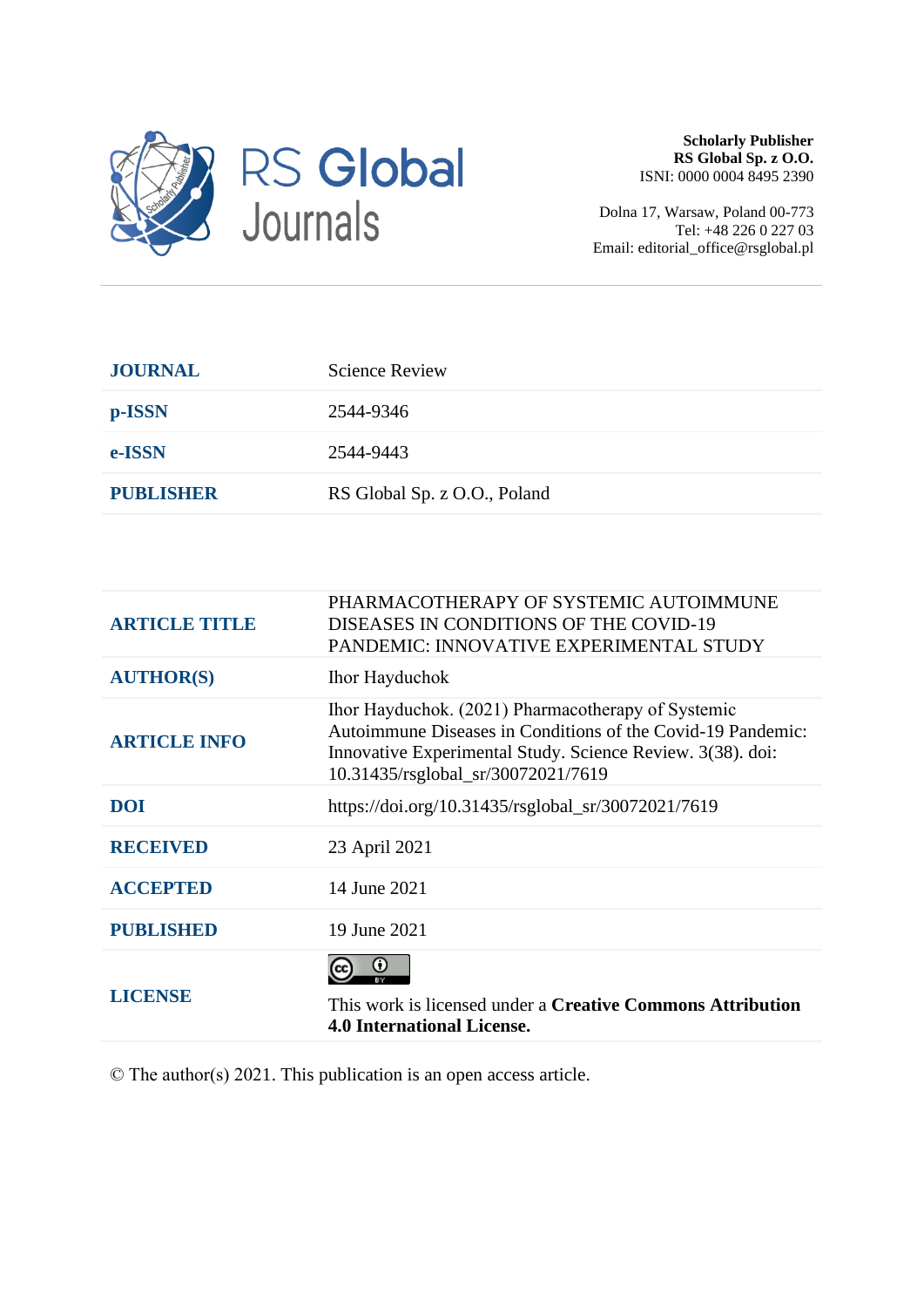# **PHARMACOTHERAPY OF SYSTEMIC AUTOIMMUNE DISEASES IN CONDITIONS OF THE COVID-19 PANDEMIC: INNOVATIVE EXPERIMENTAL STUDY**

*Іhor Hayduchok, PhD in medicine, associate professor, Lviv Medical Institute LLC, Ukraine, ORCID ID: https://orcid.org/0000-0003-2897-8417*

## **DOI: https://doi.org/10.31435/rsglobal\_sr/30072021/7619**

## **ARTICLE INFO**

#### **ABSTRACT**

**Received** 23 April 2021 **Accepted** 14 June 2021 **Published** 19 June 2021

## **KEYWORDS**

pharmacotherapy, evidencebased medicine, forensic pharmacy, evidence-based pharmacy, systemic autoimmune diseases, drugs, content analysis.

The article presents the results of an innovative experimental study of pharmacotherapy of systemic autoimmune diseases in a pandemic of coronavirus infection is a timely and socially oriented way. The methodology of conducting a content analysis based on the theoretical principles of pharmaceutical and medical law and its components. Author used the method of drug selection developed by the Department of Medical and Pharmaceutical Law, General and Clinical Pharmacy of the Kharkiv Medical Academy of Postgraduate Education. Content analysis performed by dosage forms by grouping them using the Sturgess formula, followed by construction of discrete series of variations and distribution polygon. Received data made possible to state, that in some circumstances, doctors have a choice of both drugs and dosage forms. However, the data obtained show a lack of balance between supply and demand for patients and physicians. The analysis allows to obtain a complete description of the balance of "supply and demand" between the range and types of dosage forms of drugs INN Silymarin ATC code A05BA03, that approved for use.

**Citation:** Іhor Hayduchok. (2021) Pharmacotherapy of Systemic Autoimmune Diseases in Conditions of the Covid-19 Pandemic: Innovative Experimental Study. *Science Review*. 3(38). doi: 10.31435/rsglobal\_sr/30072021/7619

**Copyright:** © 2021 **Іhor Hayduchok.** This is an open-access article distributed under the terms of the **Creative Commons Attribution License (CC BY)**. The use, distribution or reproduction in other forums is permitted, provided the original author(s) or licensor are credited and that the original publication in this journal is cited, in accordance with accepted academic practice. No use, distribution or reproduction is permitted which does not comply with these terms.

**Introduction.** In the current context of the spread of the coronavirus pandemic, the role of innovative methods in the study of pharmacotherapy of systemic diseases among patients with dual health disorders is growing. Despite numerous publications on COVID-19, conceptual thinking of the mentioned problem is currently in its first steps. Pharmacotherapy of patients with systemic autoimmune diseases during the COVID-19 pandemic is a topical issue. Further analysis of COVID-19 among patients with systemic autoimmune diseases is important [1, 2, 3].

Among the systemic autoimmune diseases are systemic lupus erythematosus, systemic vasculitis, psoriasis, rheumatoid arthritis. The introduction of innovative approaches to pharmacotherapy to determine the balance of "supply and demand" for drugs of different clinical and pharmacological, classification and legal, nomenclature and legal groups is timely in a pandemic COVID-19. Medicines for privileged categories of patients with systemic autoimmune diseases purchased at the expense of the budget and are subject to release on a free basis or 50.0% discount from their price. Today it is important to use modern, effective and safe drugs for pharmacotherapy of systemic autoimmune diseases, which are selected on the principles of evidence-based medicine, forensic pharmacy, evidence-based pharmacy, medical and pharmaceutical law [4, 5, 6, 7, 8, 9].

The use of innovative experimental methods in the study of pharmacotherapy of systemic autoimmune diseases in a pandemic of coronavirus infection is a timely and socially oriented scientific task. The social focus of pharmacotherapy of systemic autoimmune diseases needs to be personalized.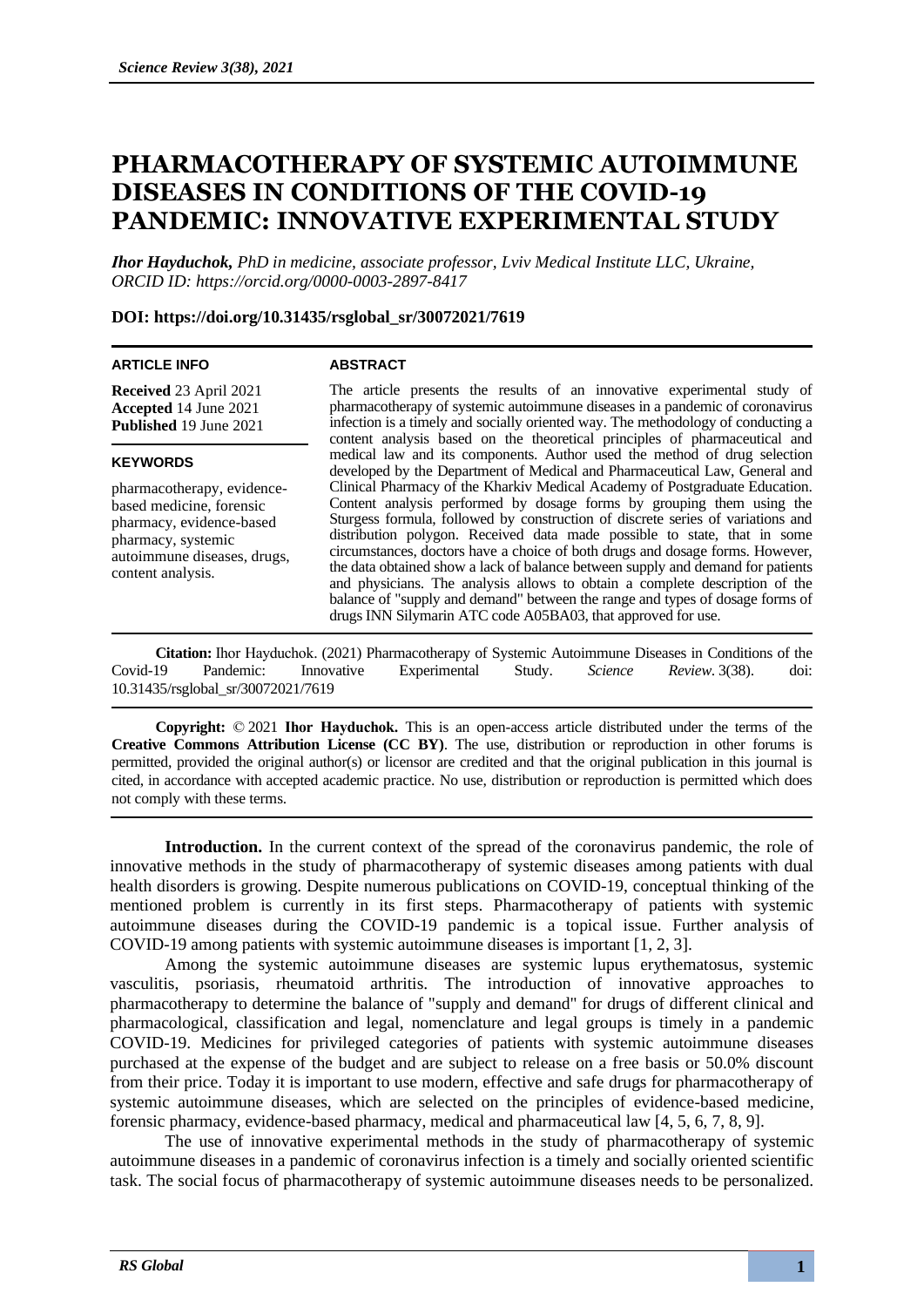At the same time, a fair balance between the supply and demand of drugs needs its implementation. Patients with systemic autoimmune diseases form demand for drugs. Domestic and foreign drug manufacturers form the offer. It is hard to achieve a fair balance if patients do not receive the pharmacotherapy prescribed by doctors on time [10].

Pharmacoeconomic studies in the pharmacotherapy among patients with systemic vasculitis using antiviral drugs described in study [11].

In continuation of studies, the purpose of the research was to conduct an innovative experimental study of pharmacotherapy of systemic autoimmune diseases using content analysis on the example of drugs by the International nonproprietary name (INN) Silymarin ATC code A05BA03 in healthcare facilities (hospitals, clinics, pharmacies).

**Materials and methods.** The methodology of conducting a content analysis of drugs according to INN Silymarin ATC code A05BA03 was based on the theoretical principles of pharmaceutical and medical law and its components: pharmaceutical and medical legislation; forensic pharmacy in the framework of forensic and pharmaceutical practice; evidence-based medicine and evidence-based pharmacy; clinical pharmacology and pharmacotherapy [12, 13, 14, 15, 16].

To conduct content analysis, the method of drug selection developed by the Department of Medical and Pharmaceutical Law, General and Clinical Pharmacy of the Kharkiv Medical Academy of Postgraduate Education (Head of the Department – Prof. Viktoriya Shapovalova) was used, which included seven criteria [17, 18, 19].

Criteria for selection of drugs for INN Silymarin ATC code A05BA03 shown on the Fig. 1.



*Fig. 1. Criteria for selection of drugs according to the INN Silymarin ATC code A05BA03 of innovative experimental study*

Study material were drugs by the INN Silymarin ATC code A05BA03. All drugs meet six criteria, forensic and pharmaceutical practice (the 7<sup>th</sup> criteria Fig. 1) is absent as of June 2021. Names of drugs were systematized by the INN Silymarin ATC code A05BA03, trade names, range and types of dosage forms.

Content analysis of INN Silymarin ATC code A05BA03 was performed by dosage forms by grouping them using the Sturgess formula, followed by construction of discrete series of variations and distribution polygon:  $n=1+3,322\lg N$ , where  $n - is$  the number of groups; N – is the number of drugs. The boundaries of the step of certain groups of drugs were determined by the formula:

$$
h = \frac{X \max - X \min}{n}
$$

where h – is the step size of the group;  $X_{\text{max}}$  – is the maximum value of the number of dosage forms;  $X_{\text{min}}$  – is the minimum value of the number of dosage forms [17, 18, 19].

The information base of the study consisted of scientific works of foreign and domestic scientists on the topic of the article. The review of scientific sources of literature was carried out taking into account the recommendations of the Cochrane Society for PICO: P (population) – the population suffering from systemic autoimmune diseases; I (intervention) – pharmacotherapy, drugs by the INN Silymarin ATC code A05BA03; C (comparison) – comparison in research technology, innovative experimental study; O (outcomes) – research results [20, 21, 22, 23, 24].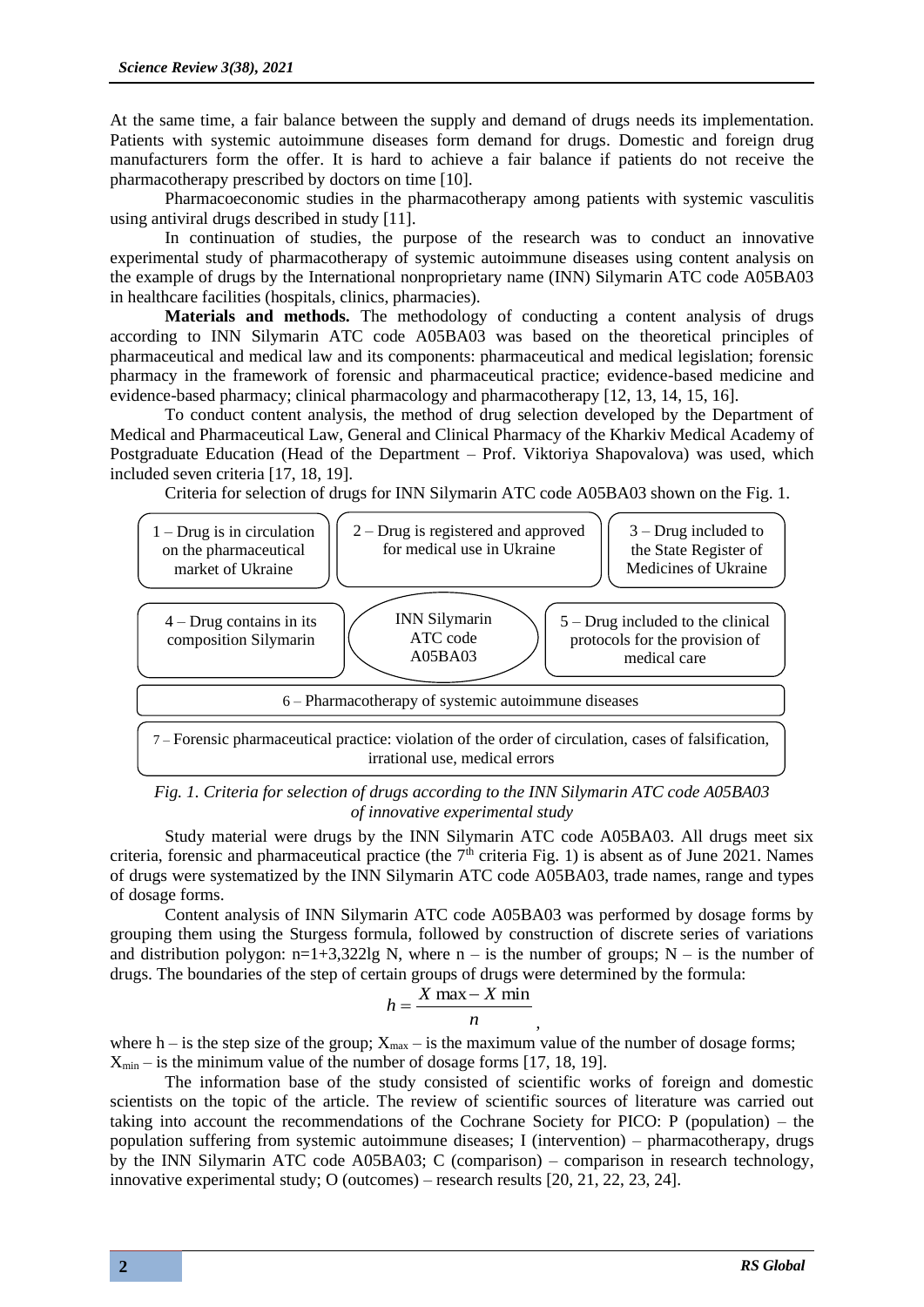Among the additional research methods, used regulatory, documentary, clinical and pharmacological, marketing, forensic and pharmaceutical and graphic. Microsoft Excel 2010 (descriptive characteristics: minimum and maximum value, average value) was used to process the results and determine the consistency between the studied parameters.

The research of the article is a fragment of research works of Lviv Medical Institute LLC on the topic of "Improvement of the drug circulation system during pharmacotherapy on the basis of evidence-based pharmacy and forensic pharmacy, organization, technology, biopharmacy and pharmaceutical law" (state registration number 0120U105348, terms 2021-2026), Kharkiv Medical Academy of Postgraduate Education on "Improving the organizational and legal procedure for providing patients with drugs from the standpoint of forensic pharmacy, organization and management of pharmacy" (state registration number 0116U003137, terms 2016-2020) and "Pharmaceutical and medical law: integrated approaches to the system of drug circulation from the standpoint of forensic pharmacy and organization of pharmaceutical business" (state registration number D/21U000031, terms 2021-2026) [25, 26, 27].

**Research results.** At the first stage author conducted of the innovative experimental study, a marketing analysis of the INN Silymarin ATC code A05BA03 drug range. During the marketing analysis of the range of drugs on the national market, an information array of marketing information about drugs was initially formed using the content analysis of official reference publications. Primary data for content analysis: drugs, which according to the regulatory and documentary analysis as of June 2021 were registered, allowed for circulation in Ukraine, allowed for inclusion into the pharmacotherapy of systemic autoimmune diseases. After summarizing the processed data, a marketing list of drugs was compiled according to the INN Silymarin ATC code A05BA03, which has ten names of drugs (Table 1).

| No.                                        | Trade name                               | Dosage form, strength, amount per unit |  |
|--------------------------------------------|------------------------------------------|----------------------------------------|--|
| $\mathbf{1}$                               | $\overline{2}$                           | 3                                      |  |
| 1.                                         | Triosil                                  | Tablets 22.5 mg N.30                   |  |
|                                            |                                          | Tablets 22.5 mg N.50                   |  |
|                                            |                                          | Tablets 22.5 mg N.100                  |  |
| $\overline{2}$ .                           | Capsules 140 mg N. 20<br>Legalon         |                                        |  |
|                                            |                                          | Capsules 140 mg N. 30                  |  |
|                                            |                                          | Capsules 140 mg N. 60                  |  |
|                                            |                                          | Capsules 70 mg N. 20                   |  |
|                                            |                                          | Capsules 70 mg N. 30                   |  |
|                                            |                                          | Capsules 70 mg N. 60                   |  |
| 3.                                         | Silibor forte                            | Capsules 70 mg N. 20                   |  |
|                                            |                                          | Capsules 70 mg N. 40                   |  |
| Capsules 140 mg N. 20<br>4.<br>Silibor max |                                          |                                        |  |
|                                            |                                          | Capsules 140 mg N. 40                  |  |
| 5.                                         | Silibor 35<br>Coated tablets 35 mg N. 20 |                                        |  |
|                                            |                                          | Coated tablets 35 mg N. 25             |  |
|                                            |                                          | Coated tablets 35 mg N. 30             |  |
|                                            |                                          | Coated tablets 35 mg N. 80             |  |
| 6.                                         | Fumart                                   | Capsules 50 mg N. 20                   |  |
|                                            |                                          | Capsules 50 mg N. 30                   |  |
| 7.                                         | Carsil forte                             | Hard capsules 90 mg N. 30              |  |
| 8.                                         | Coated tablets 22,5 mg N. 30<br>Darsil   |                                        |  |
|                                            |                                          | Coated tablets 22,5 mg N. 50           |  |
|                                            |                                          | Coated tablets 22,5 mg N. 100          |  |
| 9.                                         | Carsil                                   | Coated tablets 22,5 mg N. 80           |  |
|                                            | 10 Hepabene                              | Hard capsules N. 30                    |  |

Table 1. Marketing list of drugs according to the INN Silymarin ATC code A05BA03 for pharmacotherapy of patients with systemic autoimmune diseases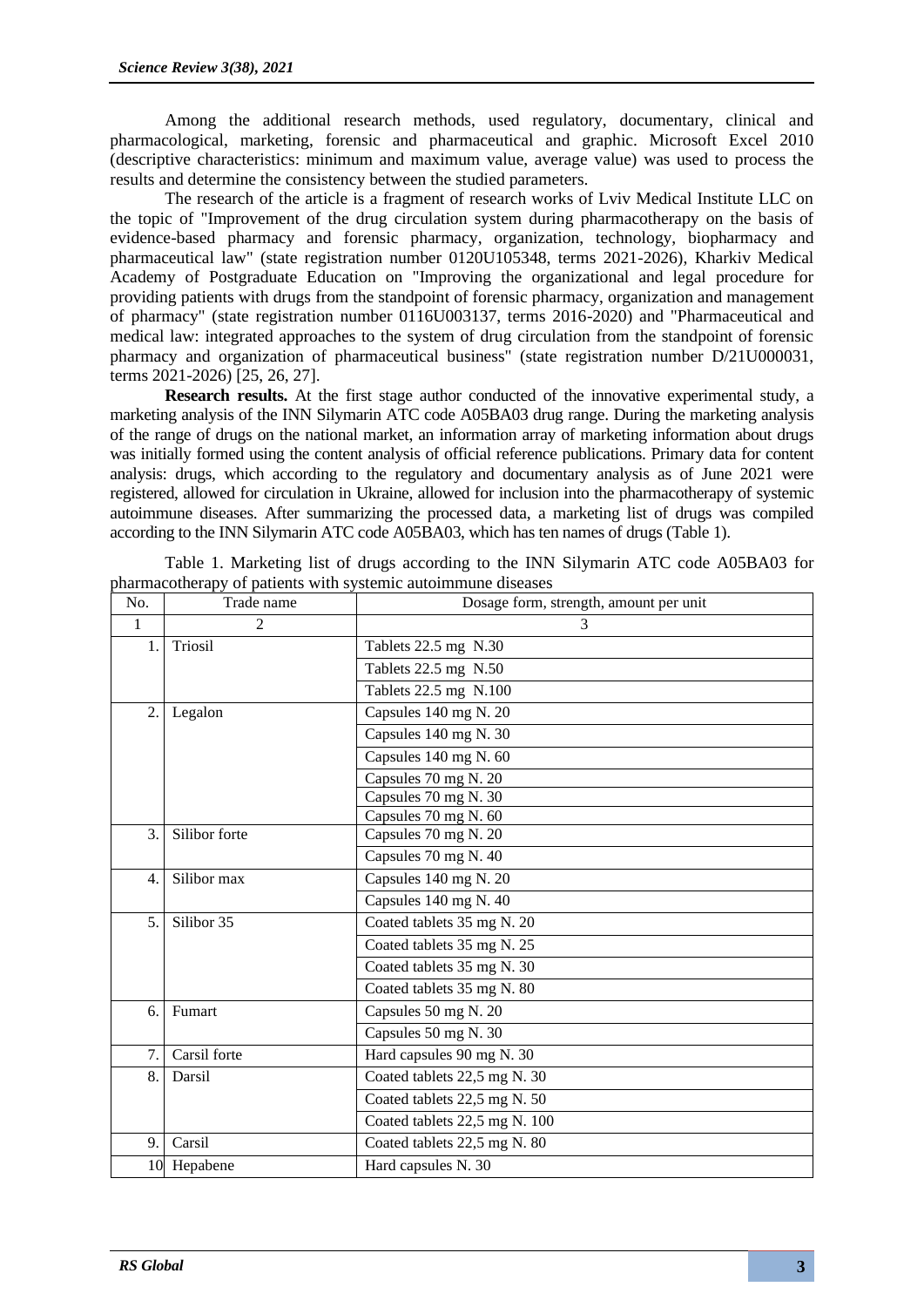For the next stage of the content analysis of drugs according to INN Silymarin by dosage forms, primary data on the types of dosage forms and the range of drugs of INN Silymarin ATC from the marketing list (Table 2) were selected and processed.

Table 2. Primary data for content analysis drugs of the INN Silymarin ATC code A05BA03 from the list of dosage forms

| No. | Dosage form    | Assortment |
|-----|----------------|------------|
|     | Hard capsules  |            |
|     | Tablets        |            |
|     | Coated tablets |            |
|     | Capsules       |            |
|     | Total          |            |

In the pharmacotherapy of systemic autoimmune diseases, doctors use four dosage forms of the drug INN Silymarin ATC code A05BA03.

Subsequently, the number of groups (three) and the step of group (two) for drug formulations for INN Silymarin were determined. The distribution of groups according to the initial and final values of the step (Table 3) showed that the dosage forms of drugs for INN Silymarin formed three groups.

Table 3. Determination of the boundary of the step groups of drugs INN Silymarin ATC code A05BA03 when summarizing the dosage forms

| Group No.                         | Initial step value | Final step value |
|-----------------------------------|--------------------|------------------|
| $1st$ group                       |                    |                  |
| $\boldsymbol{\gamma}$ nd<br>group |                    |                  |
| $\sigma$ rd<br>group              |                    |                  |

Next, the distribution of drugs by the INN Silymarin ATC code A05BA03 conducted according to the range and type of dosage forms, which presented in Table 4.

Table 4. Distribution of drugs of the INN Silymarin ATC code A05BA03 by range and type of dosage forms

| No. | Dosage form      | Drugs assortment |
|-----|------------------|------------------|
|     | The first group  |                  |
|     | Hard capsules    |                  |
| 2.  | Tablets          |                  |
|     | Total            |                  |
|     | The second group |                  |
|     | Coated tablets   | Ω                |
|     | Total            | 8                |
|     | The third group  |                  |
|     | Capsules         | 12               |
|     | Total            | 2                |

Based on the content analysis of drugs by dosage forms and range, statistical processing of research results performed by constructing discrete variation series and polygons of distribution of the obtained data. Discrete variation series of drug distribution shown in Table 5.

| Group No. | Group range | Frequency, f <sub>i</sub> |
|-----------|-------------|---------------------------|
|           | -4          |                           |
|           | , –         |                           |
|           | -           |                           |

Table 5. Discrete variation series by the INN Silymarin ATC code A05BA03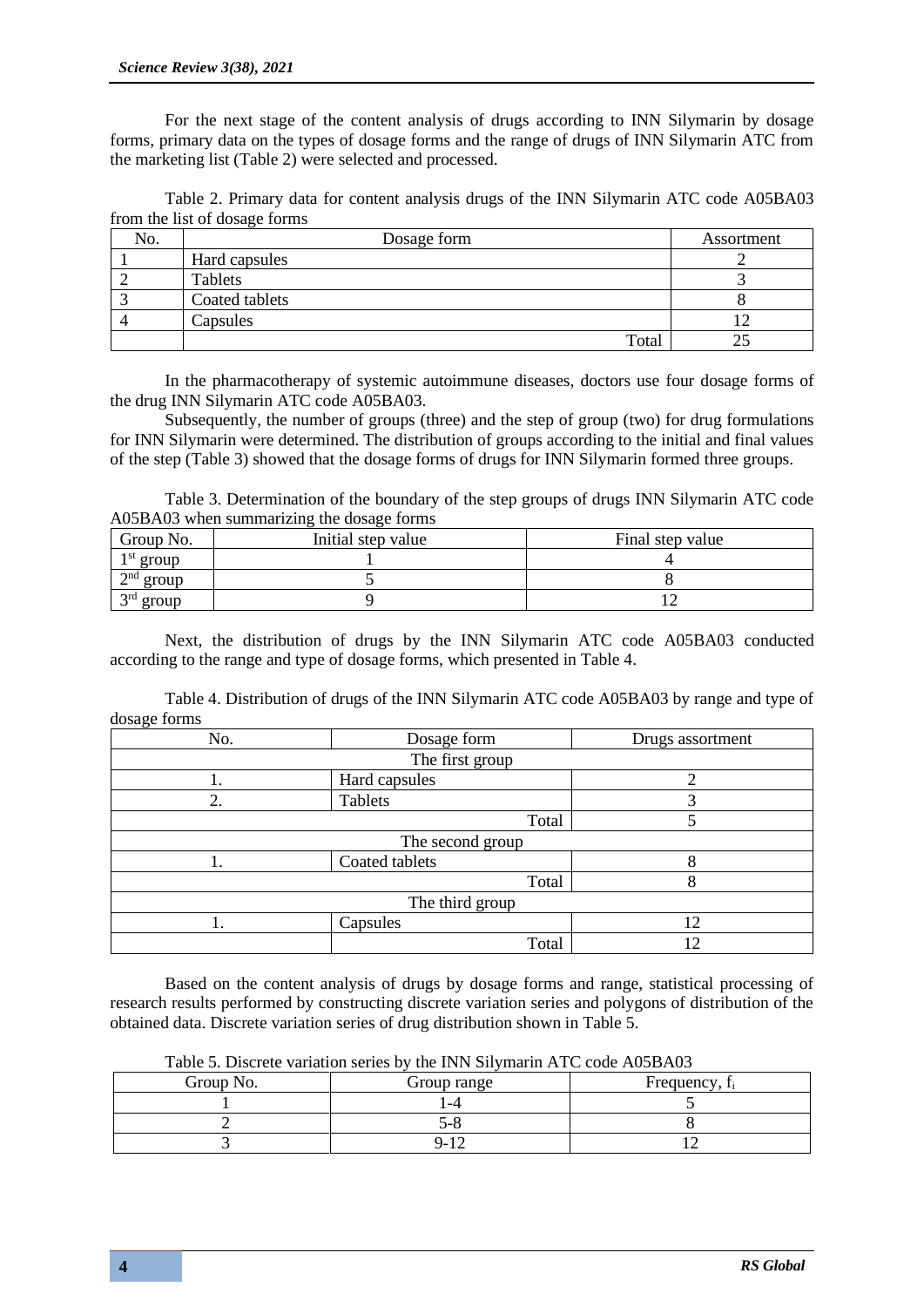**Discussion.** Content analysis is a widely used innovative method of analysis of pharmacotherapy schemes for systemic connective tissue diseases. There are three approaches to conduct content analysis: conventional, directed, and summative. All three approaches used to interpret meaning from the content of text data and, hence, adhere to the naturalistic paradigm. The major differences among the approaches are coding schemes, origins of codes, and threats to trustworthiness. In conventional content analysis, coding categories derived directly from the text data. With a directed approach, analysis starts with a theory or relevant research findings as guidance for initial codes. A summative content analysis involves counting and comparisons, usually of keywords or content, followed by the interpretation of the underlying context. An innovative experimental study is that the content analysis based on the creation of a neutral framework for the classification of efficacy descriptions drugs of the INN Silymarin ATC code A05BA03. The use of innovative experimental methods for personalized drug selection for patients with systemic autoimmune diseases in a pandemic of coronavirus infection is promising and socially justified [28, 29, 30, 31].

Received data of an innovative experimental study on dosage forms of drugs of the INN Silymarin ATC code A05BA03 given in the Table 4. The first group included five drugs of the INN Silymarin in double dosage forms (hard capsules and tablets). When prescribing pharmacotherapy, doctors have a choice of both drugs and dosage forms. The range of drugs in the second group consists of eight names of drugs of the INN Silymarin ATC code A05BA03, which doctors have to prescribe only in one dosage form – coated tablets. The data obtained show a lack of balance between supply and demand for patients and physicians. The picture is similar in the third group: twelve drugs have one dosage form – capsules. Unfortunately, in last group there is also no balance in dosage forms.

However, the obtained discrete variation series (Table 6) indicates that in the third group the studied quantitative indicator has the highest frequency  $(f_i = 12)$ . It is possible to assume that the capsules are more widely used in the pharmacotherapy of systemic autoimmune diseases.

 $y = 3.5x + 1.3333$ 14  $R^2 = 0.9932$ 12 10 Frequency<br> $\infty$  $\overline{4}$  $\overline{2}$ 

Graphically discrete variation series of the studied drugs INN Silymarin ATC code A05BA03 presented on Fig. 2 in the form of a distribution polygon.

*Fig. 2. Distribution polygon of drugs of the INN Silymarin ATC code A05BA03 by dosage forms from innovative experimental study.*

Group No.

2

3

In doctors' arsenal during pharmacotherapy of systemic autoimmune diseases, there are three groups of drugs with INN Silymarin ATC code A05BA03 (Fig. 2). In the first group, there are five drugs in two dosage forms. The second group – eight drugs in one dosage form (coated tablets). The third group – twelve names of drugs with INN Silymarin ATC code A05BA03 in one dosage form (capsules).

**Conclusions.** Conducted an innovative experimental study of pharmacotherapy of systemic autoimmune diseases using content analysis on the example of drug of the INN Silymarin ATC code A05BA03 in healthcare facilities (hospitals, clinics, pharmacies). The analysis allows to obtain a complete description of the balance of "supply and demand" between the range and types of dosage forms of drugs INN Silymarin ATC code A05BA03, that approved for use. Doctor has a choice of the appropriate drug

 $\mathbf{0}$  $\mathbf{1}$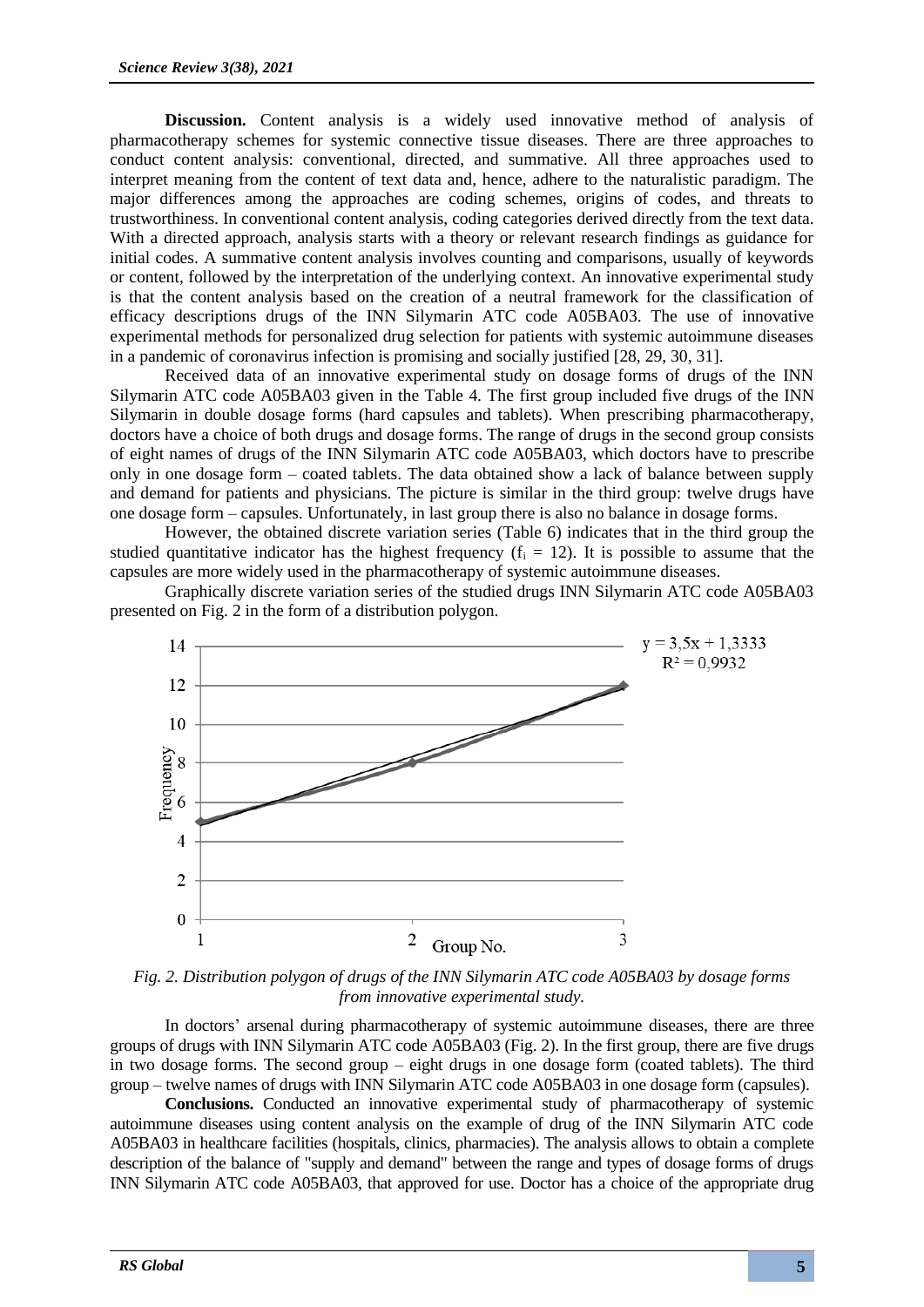and dosage form that corresponds to social personalized pharmacotherapy. Content analysis is a widely used innovative method of analysis of pharmacotherapy schemes for systemic connective tissue diseases. We hope it serves to orient and encourage a more creative use of methods in future studies.

**Gratitude.** Author thanks the administration, doctors and nurses of the Lviv Medical Institute LLC, Kharkiv Medical Academy of Postgraduate Education, State Institution «Kundiiev Institute of Occupational Health of the National Academy of Medical Sciences of Ukraine», Danylo Halytsky Lviv National Medical University, for their help and support when working with clinical protocols and drugs during a qualitative innovative study.

**Conflict of interests.** There is no conflict of interest to disclose for author.

# **REFERENCES**

- 1. Hayduchok I.G., Shapovalova V.O., Shapovalov V.V., Shapovalov V.V. Control regime of antibacterial drugs for pharmacotherapy of coronavirus disease (COVID-19) among patients with dual disorders. An information letter about innovations Ukrmedpatentinform of the Ministry of Health of Ukraine. Kyiv: Ukrmedpatentinform of the Ministry of Health of Ukraine. 2020. N. 230–2020. 6 p.
- 2. Hayduchok I. G., Shapovalova V. O., Shapovalov V. V., Shapovalov V. V. Control regime of drugs for pharmacotherapy of coronavirus disease (COVID-19) among patients with systemic diseases. An information letter about innovations Ukrmedpatentinform of the Ministry of Health of Ukraine. K.: Ukrmedpatentinform of the Ministry of Health of Ukraine. 2020. N. 225 – 2020. 6 p.
- 3. Beketova TV, Blank LM, Lila AM. COVID-19 in a patient with ANCA-associated systemic vasculitis, receiving anti-B cell therapy (rituximab) // Rheumatology Science and Practice. 2019. Retrieved from https://rsp.mediar-press.net/rsp/article/view/2889?locale=ru\_RU#
- 4. Hayduchok I. Pharmacotherapy of immunopathological syndromes among patients with systemic lupus erythematosus based on ABC/VEN analysis // Acta Scientific Medical Science*.* 2021. Vol. 5, Iss. 6. P. 67- 73. DOI: 10.31080/ASMS2020.05.0925
- 5. Hayduchok I. G., Shapovalova V. O., Shapovalov (Jr.) V. V. Shapovalov V.V. Control regime of drugs for pharmacotherapy vasculitis of Shenlein-Genoch: An information letter about innovations Ukrmedpatentinform of the Ministry of Health of Ukraine. K.: Ukrmedpatentinform of the Ministry of Health of Ukraine, 2021. N. 64–2021. 7 p.
- 6. Yemchenko Y. O., Ishcheikin K. E., Kaidashev I. P. Analysis of the incidence and prevalence of psoriasis in Ukraine and Poltava region. Bulletin of VDNZU "Ukrainian Medical Dental Academy". 2014. Vol. 14, N. 3. P. 72–76.
- 7. Hayduchok I. G., Shapovalova V. O., Shapovalov V. V., Shapovalov V. V. Control regime of drugs for pharmacotherapy Rheumatoid arthritis. An information letter about innovations Ukrmedpatentinform of the Ministry of Health of Ukraine. Kyiv: Ukrmedpatentinform of the Ministry of Health of Ukraine. 2020. N. 36 –2021. 7 p.
- 8. Shapovalov (Jr.) V., Gudzenko A., Komar L. et al. Concerning the importance of forensic and pharmaceutical researches to improve patients' accessibility to medicines. Pharmacia. 2017. Vol. 65, N. 2. P. 23–29.
- 9. Shapovalov V. Use of innovative technologies in pharmacotherapy with target nanotherapy on the principles of evidence-based medicine and pharmacy. Actual problems of medicine and pharmacy*.* 2020. Vol. 1, N 1-2. Retrieved from http://apmplmi.com
- 10. Davis J. Content analysis of efficacy descriptions on branded pharmaceutical websites. Journal of Medical Marketing. 2012. Vol.12, N. 4. Р. 211-220**.** DOI:10.1177/1745790412465425.
- 11. Hayduchok I*.* Pharmacotherapy of Systemic Vasculitis Combined with Cryoglobulinemic Syndrome using Pharmacoeconomic Approaches // Global Journal of Health Science. 2021. Vol. 13, N. 7. P. 78-88. DOI: 10.5539/gjhs.v13n7p78. Retrieved from https://doi.org/10.5539/gjhs.v13n7p78).
- 12. ATC-classification*.* Compendium on-line. Retrieved from http://www.compendium.com.ua/atc
- 13. Ministry of healthcare of Ukraine official site. Retrieved from http://www.moz.gov.ua
- 14. National list of basic medicines. Resolution of the Cabinet of Ministers of Ukraine. 2009 March 25. N. 333. Retrieved from http://www.zakon4.rada.gov.ua
- 15. On approval of the twelfth issue of the State formulary of medicines and ensuring its availability. Order of the Ministry of Health of Ukraine. 2020 May 06. N. 1075. Retrieved from http://www.zakon4.rada.gov.ua
- 16. Shapovalova V. System of drugs circulation based on medical and pharmaceutical law. Actual problem of medicine and pharmacy*.* 2020. Vol. 1, N. 1-2. Retrieved from http://apmplmi.com
- 17. Shapovalova V.O., Zbrozhek S.I., Shapovalov V.V. (Jr.), Shapovalov V.V. Content analysis of pharmacies in Ukraine, which produce extemporaneous drugs. Public health. 2017. T.6, №3–4. P. 77–83. DOI: 10.22141/2306-2436.6.3.2017.123498
- 18. Shapovalova V.O. et al. Content analysis of alcohol circulation in healthcare facilities at the stage of budget procurement. Copyright N. 79456 (Ukrainian). Publ. 05/31/18